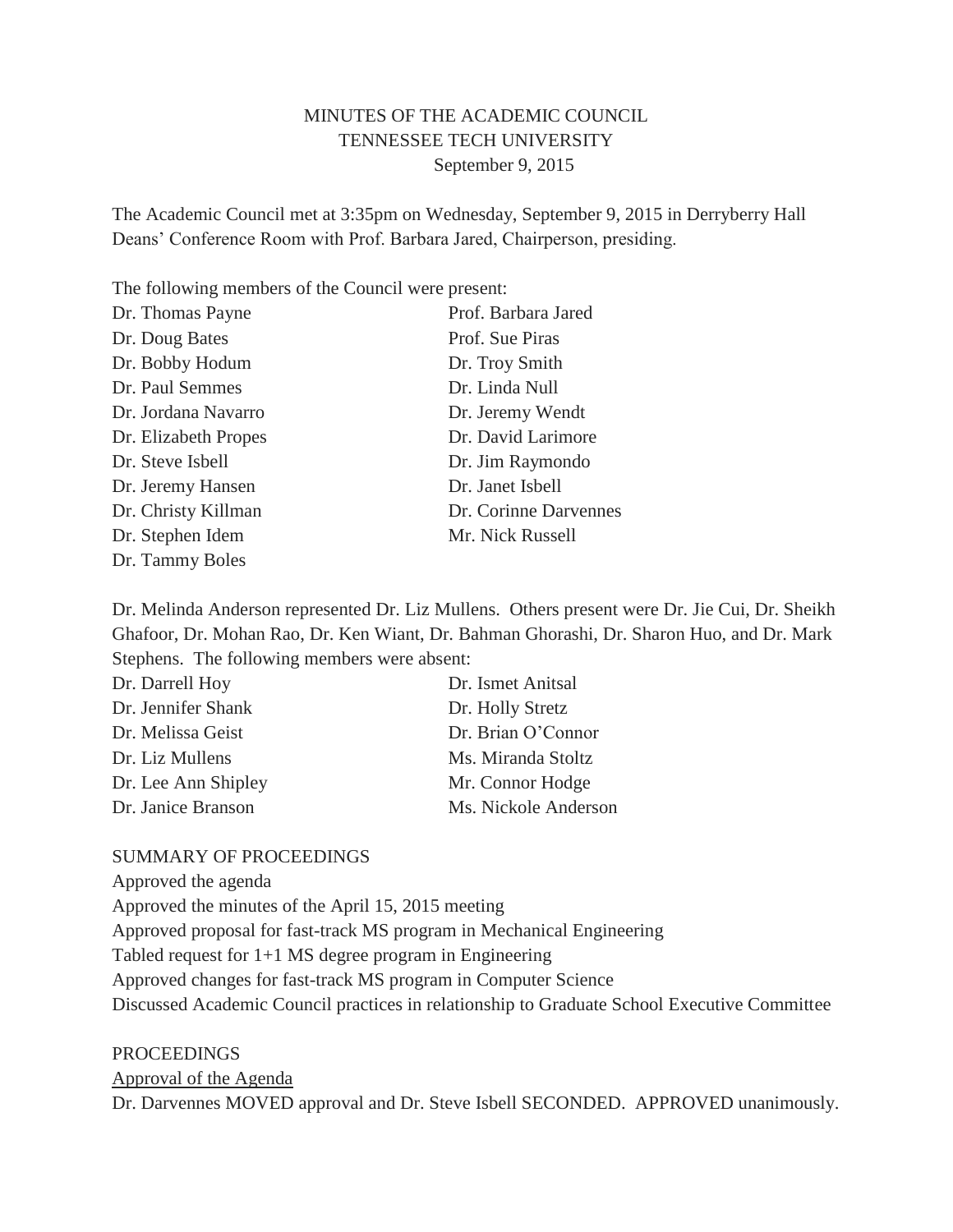## Approval of the Minutes of the April 15, 2015 Meeting

Dr. Darvennes MOVED approval and Dr. Navarro SECONDED. APPROVED unanimously.

# Approval of Proposal for Fast-Track MS Program in Mechanical Engineering

Dr. Cui explained there is a need to grow our graduate program by offering the BS/MS fast track program for outstanding TTU ME undergraduate students who want to obtain a master's degree. ME undergraduate students can accumulate up to six credit hours of graduate coursework while still pursuing their undergraduate degree. Courses would be taken during their junior or senior year. There are similar fast-rack MS programs in the College of Engineering. Dr. Steve Isbell MOVED approval and Dr. Semmes SECONDED. After some questions and discussion, the proposal was APPROVED unanimously.

# Request for 1+1 MS Degree Program in Engineering

Dr. Rao stated the 1+1 MS Degree Program is a joint arrangement with the Vellore Institute of Technology (VIT)/Automotive Research Association of India (ARAI). An MOU has been signed with ARAI and TTU. Students will be screened and tested to determine eligibility to participate in the program. Students will spend six months at VIT and six months at ARAI. They will then come to TTU for one year to complete their degree. The Mechanical Engineering Department would accept transfer of up to 15 credit hours of graduate level credits towards the degree. Students must have a minimum GPA of 3.25. VIT is the sixth ranked engineering university in India and ARAI is the official vehicle certification entity in India. The first students would start at TTU in 2017. Dr. Semmes MOVED approval and Dr. Larimore SECONDED. Dr. Darvennes requested to table the motion until the ME faculty can discuss and approve the 15 credit hours to be transferred. Dr. Idem SECONDED the motion to table. After further discussion, the vote to table was APPROVED unanimously.

## Approval of Changes for Fast-Track MS Program in Computer Science

Dr. Ghafoor spoke on behalf of the Computer Science Department. This fast-track program in Computer Science was previously approved and is similar to the other fast-track programs in the College of Engineering. The requested change to the minimum requirements for applying to the CSC fast-track program is to allow any TTU undergraduate students with a junior or senior standing to apply for the CSC fast-track program. They also must have completed CSC2400. Dr. Darvennes MOVED approval and Dr. Payne SECONDED. APPROVED unanimously.

## Academic Council Practices in Relationship to Graduate School Executive Committee

Prof. Jared stated she received a request from a graduate student be heard by the Academic Council regarding reinstatement. On the Graduate Studies website it states that Graduate Studies procedures are subject to review by the Academic Council. The Graduate Studies handbook states that the Graduate School Executive Committee has the final decision on requests for reinstatement. After some discussion, it was determined that the GSEC policy/procedure runs parallel with the undergraduate policy for the Admissions and Credits Committee, and both committees report to the Academic Council. The GSEC policy will be defined more clearly.